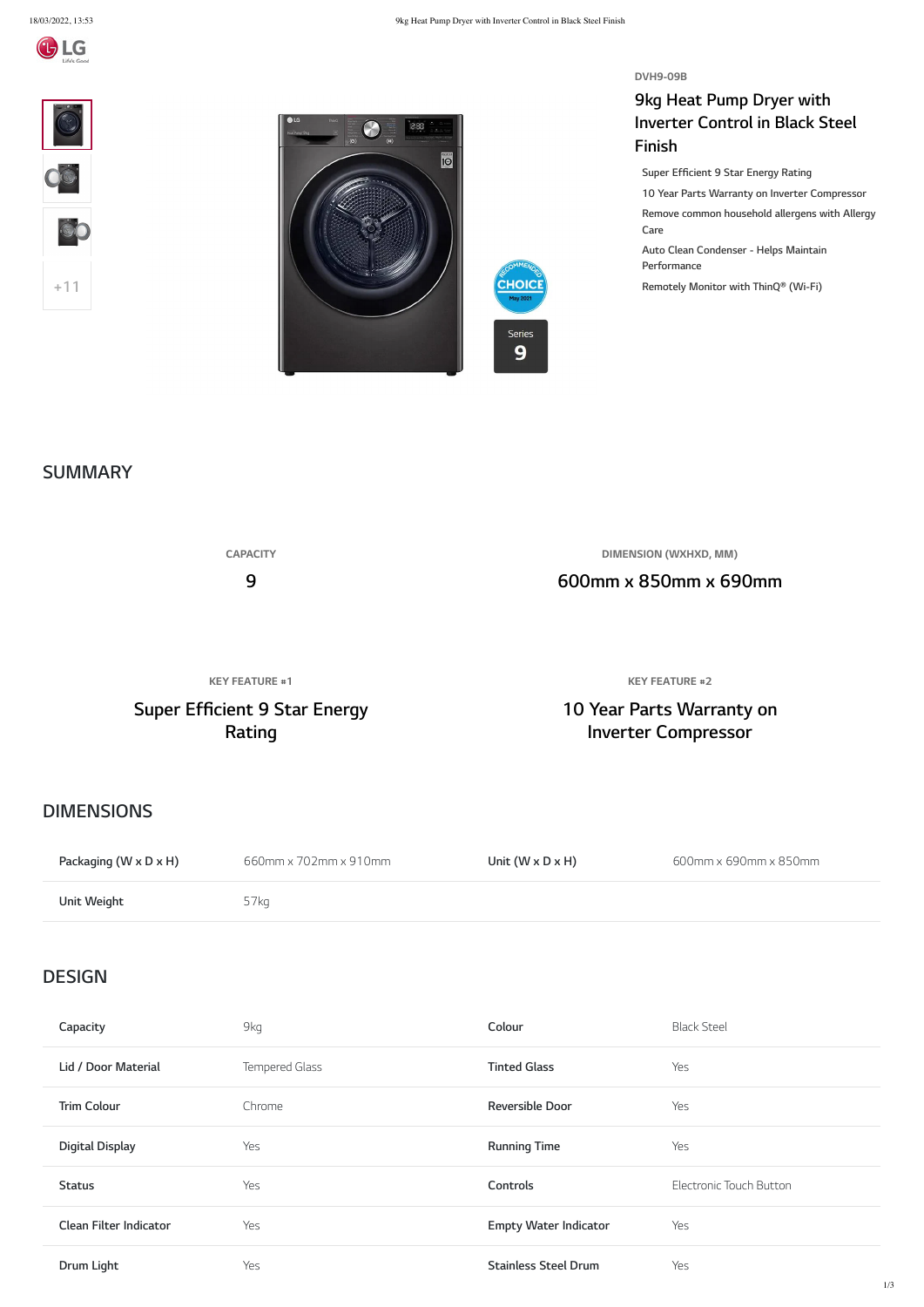**Lint Filter** Yes (Dual Filter)

| <b>Drying Method</b>        | Condenser      | <b>Heat Source</b>     | Heat Pump                                                                                                      |
|-----------------------------|----------------|------------------------|----------------------------------------------------------------------------------------------------------------|
| <b>Motor Type</b>           | Inverter Motor | <b>Compressor Type</b> | Twin-Rotary Inverter Compressor                                                                                |
| <b>Auto Clean Condenser</b> | Yes            | <b>Sensors</b>         | Temperature Sensor (2)<br>Moisture Sensor (1)<br>Door Open Sensor (1)<br>Water Sensor (1)<br>Filter Sensor (1) |

| Drying Cycles (Sensor Dry) | Cotton, Mixed Fabric, Easy Care, Duvet,<br>Towels, Allergy Care, Sportswear, Wool,<br><b>Delicates</b> | <b>Manual Cycles (Time Dry)</b> | Rack Dry, Cool Air, Warm Air |
|----------------------------|--------------------------------------------------------------------------------------------------------|---------------------------------|------------------------------|
| <b>Quick Cycle</b>         | Quick 30 (1kg)                                                                                         | Download Cycle <sup>1</sup>     | Yes                          |

| Dry Levels         | Iron, Cupboard, Extra                                                                        | <b>Dry Modes</b>            | Normal, Turbo |
|--------------------|----------------------------------------------------------------------------------------------|-----------------------------|---------------|
| Beep (On / Off)    | Yes                                                                                          | <b>Delay End</b>            | Yes           |
| <b>Child Lock</b>  | Yes                                                                                          | Drum Care / Condenser Clean | Yes           |
| <b>Dry Options</b> | More Time: Yes (Manual Dry Cycles)<br>Less Time: Yes (Manual Dry Cycles)<br>Anti Crease: Yes |                             |               |

| ™ ku | 1.22 1.2 1.2<br>Rark | e. |
|------|----------------------|----|
|      |                      |    |

| Smart Diagnosis <sup>®</sup> | Yes | LG Thin $Q^{\circledast}$ <sup>1</sup> | Yes   |
|------------------------------|-----|----------------------------------------|-------|
| Smart Pairing <sup>1</sup>   | Yes | Connectivity                           | Wi-Fi |

# **TECHNOLOGY**

# **PROGRAMS**

### **OPTIONS**

# **INCLUDED ACCESSORIES**

#### **SMART FEATURES**

#### **COMPLIANCE**